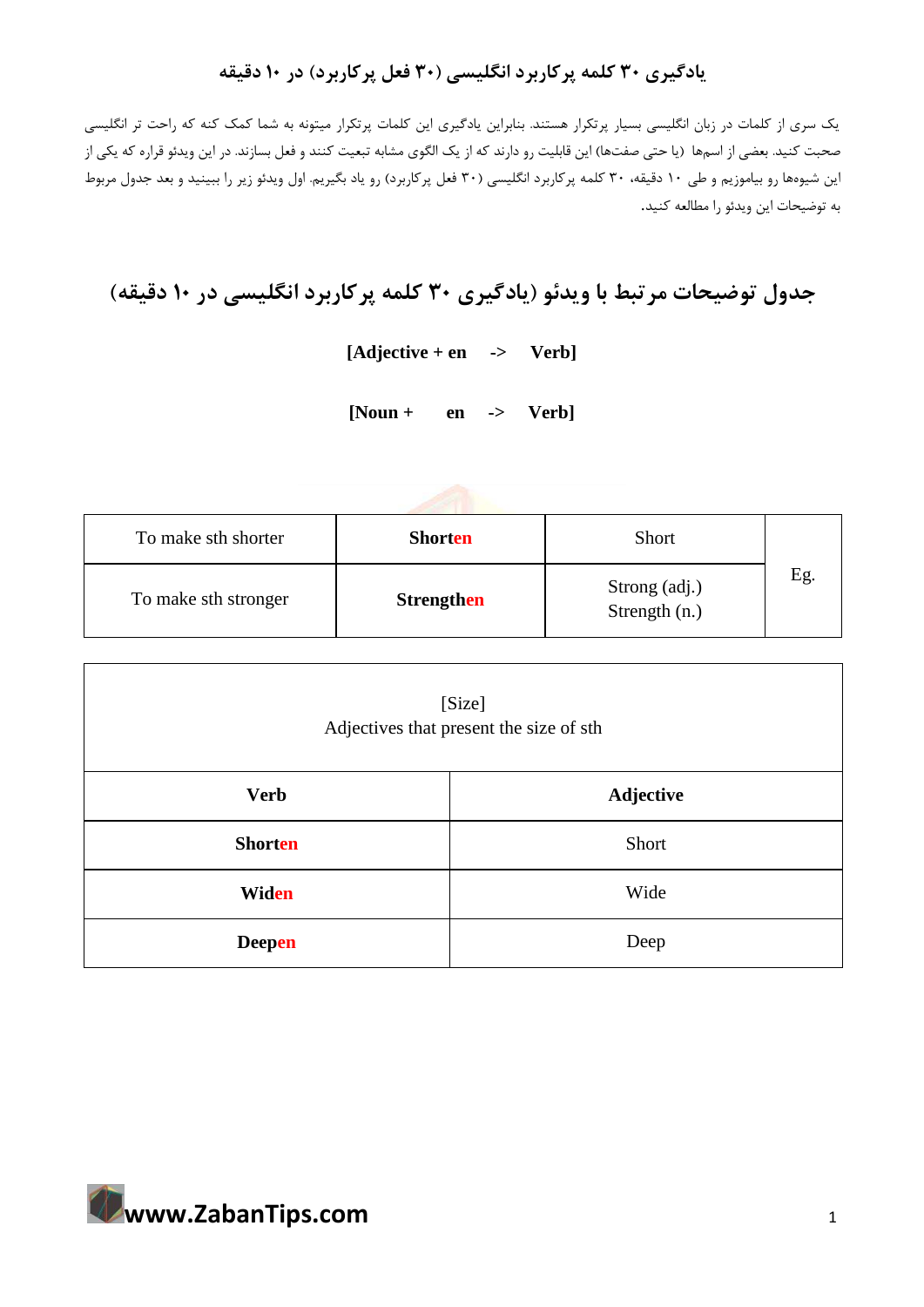| [Colour]<br>Words that consider the aspect of colour |           |  |
|------------------------------------------------------|-----------|--|
| <b>Verb</b>                                          | Adjective |  |
| Whiten                                               | White     |  |
| <b>Darken</b>                                        | Dark      |  |
| <b>Redden</b>                                        | Red       |  |

| [Quality]<br>Adjectives that show the quality of sth |                  |  |
|------------------------------------------------------|------------------|--|
| <b>Verb</b>                                          | <b>Adjective</b> |  |
| <b>Harden</b>                                        | Hard             |  |
| <b>Soften</b>                                        | Soft             |  |
| Thicken                                              | Thick            |  |

|             |                                          | [Other]          |
|-------------|------------------------------------------|------------------|
|             | Adjectives that show the quality of sth. |                  |
| <b>Verb</b> |                                          | <b>Adjective</b> |

| <b>Verb</b>    | Adjective |  |
|----------------|-----------|--|
| <b>Sweeten</b> | Sweet     |  |
| <b>Moisten</b> | Moist     |  |
| Loosen         | Loose     |  |